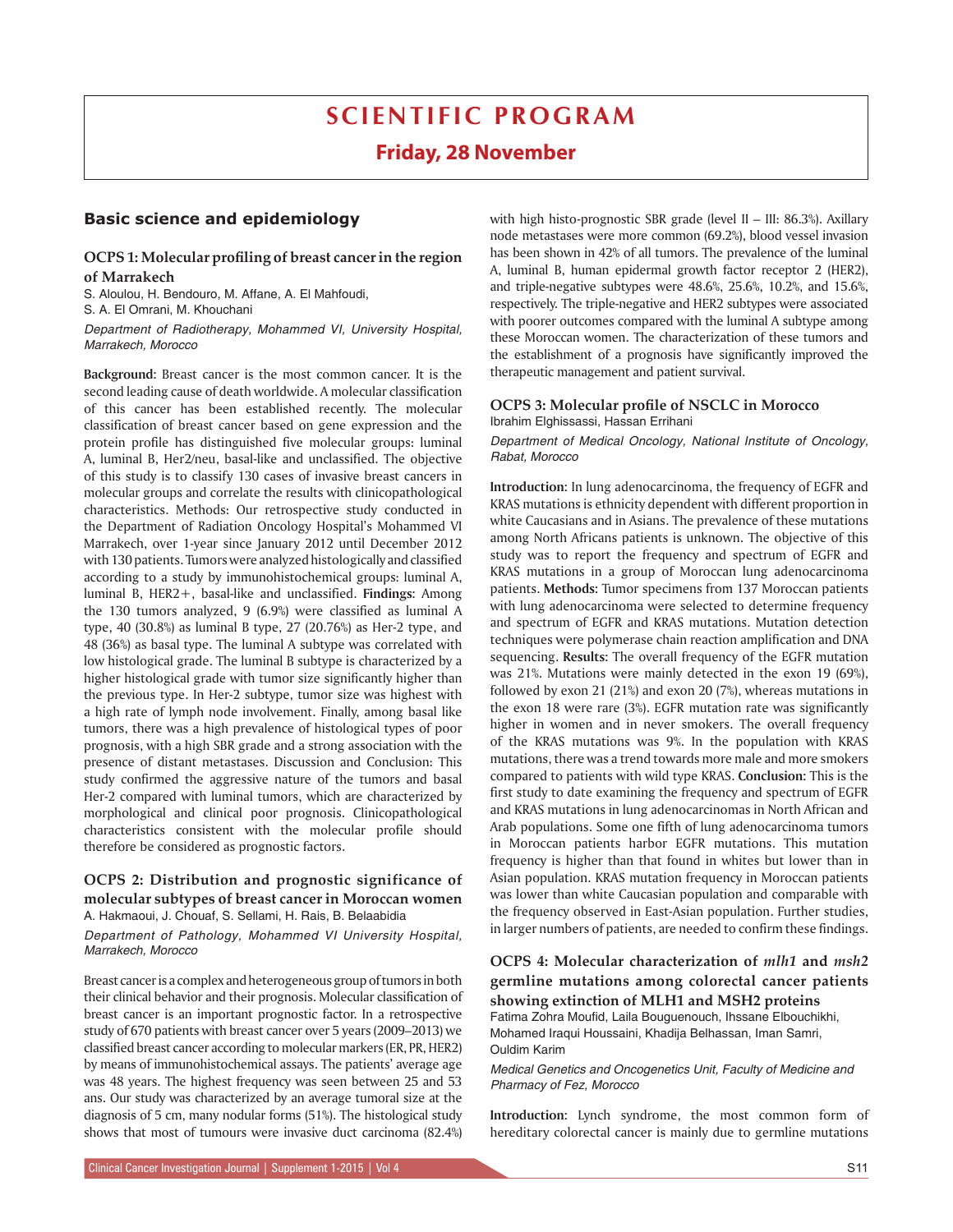in a group of DNA mismatch repair (MMR) genes (MLH1, MSH2, MSH6, PMS1 and PMS2), Data on gremline mutations of DNA MMR genes are available from different parts of the world in varying frequencies but no reports are available from Morocco. **Aim of the Study:** The objective of this study is to detect and study mismatch repair gene germline mutation among Moroccan patients with colorectal cancer, and identify the frequency of HNPCC in our population. **Patients and Methods:** In 200 prospectively recruited consecutive patients with clinically proven colorectal cancer. Immunohistochemistry staining was performed for MLH1 and MSH2 proteins on tumors from unselected patients with CRC. If IHC was abnormal, analysis of germline mutation of the 6 hotspot exons of the mismatch repair genes (mlh1 and msh2) was performed using direct sequencing. **Results:** IHC Staining and Clinical Findings: Among the 200 patients, only 10.5% ( $n = 21$ ) showed abnormal IHC, negative staining for MLH1 was found in 66.6% (n = 14), negative staining for MSH2 was found in  $44.4%$  $(n = 7)$ , one CRC was negative for both MLH1 and MSH2. None of these patients had previously been diagnosed with LS, the mean age at the diagnosis was 55.19 years (range, 28 to 81 years). Only eight (38.09%) of the probands were diagnosed at the age of 50 years. Regarding published family history criteria, none of the 21 patients fulfilled the Amsterdam criteria, and nine patients met the revised Bethesda Guidelines. Screening for Germline Mutations: At this time, DNA of 10 out of 21 patients were successfully sequenced, two types of variants were identified in MLH1 gene. Of these one was a missense mutation c.655 A>G in exon 8 among 4 patients, the second one was a c. -93G>A promoter polymorphism. However, no mutations were identified in any of the MSH2 exons among the 10 probands. **Conclusion:** The preliminary results of MLH1 sequencing among the 10 patients showed a high frequency of two polymorphisms (rs1800734) in the promoter region of MLH1 and (rs1799977) located in exon 8 of the same gene. In conclusion, more exons of both genes need to be screened.

### **OCPS 5: Molecular characterization of gastrointestinal stromal tumours: The experience of Hassan II University Hospital-Fez; Morocco**

Arifi Samia<sup>1,2</sup>, El Bardai Sanae<sup>2</sup>, Karim Ouldim<sup>3</sup>, Isabelle Hostein<sup>4</sup>, Jean Michel Coindre<sup>4</sup>, Amarti Afaf<sup>5</sup>, Chbani Laila<sup>5</sup>

*Departments of 1 Medical Oncology, 2 Molecular Pathology, 3 Genetic and 5 Pathology, Hassan II University Hospital, Fez, Morocco, 4 Department of Molecular Pathology, Bergonié Institute, Bordeaux, France*

**Introduction:** Gastrointestinal stromal tumours (GISTs) are the most common mesenchymal tumours of the digestive tract. Mutational analysis for KIT and PDGFRA genes is currently a standard practice to confirm the diagnosis of GIST, and to predict sensitivity to molecular targeted therapy. Centralization of mutational analysis in a laboratory enrolled in an external quality assurance program and with expertise in the disease is recommended. In the present study, we report our local experience to implement a standard gene analysis procedure for successful GIST mutation analysis and provide the preliminary results on the molecular characterization of GISTs in Moroccan population. **Materials and Methods:** Formalin-fixed paraffin-embedded (FFPE) GIST samples were used. Slide from each block was reviewed by experienced pathologists and the tumour area selected for DNA extraction. DNA was extracted from tumor areas containing at least 80% of tumor cells. Mutation of KIT exons 9, 11, 13 and

17 and PDGFRA exons 12, 14 and 18 were identified by Sanger sequencing of PCR products. Mutation nomenclature followed the recommendations of the Human Genome Variation Society (www.hgvs.org). Protocols and results were reviewed and validated in an international reference center (Institut Bergonié, Bordeaux, France). **Results:** 47 GISTs were analyzed for Kit Exon 11. Mutations were found in 23 cases (48, 9%); mainly deletions, followed by substitutions, and nucleotide insertions. Cases without mutations within exon 11 of Kit were analyzed for Kit exon 9 and PDGFRA exon 18; mutations were found in 3 cases and in 1 case respectively. Mutations localized within exon 9 were duplications. Further mutational analysis of KIT exon 13; 17 and PDGFRA exon 12; 14 will be investigated and reported. Single nucleotide polymorphisms (SNPs) in PDGFRA exon 18 (c.2472 C>T p.val 824 val) were detected in three cases. **Conclusion:** The genetic profile of Moroccan GIST patients is currently unknown and further investigation is required in this area of research. The present study is likely to contribute to the characterization of the molecular profile of GIST in Morocco.

#### **OCPS 6: Molecular analysis of RET proto-oncogene in Moroccan patients with medullary thyroid carcinoma** Abdessamad El Annas<sup>1,2,3,4</sup>, Abdelmjid Chraïbi<sup>2</sup>, Fritez Nabila<sup>1,2,3,4</sup>, Hind Iraqi<sup>2</sup>, Mohammed El Mzibri<sup>3</sup>, Youssef Bakri<sup>1</sup>, Latifa Hilal<sup>1</sup>

*1Laboratory of Biochemistry-Immunology, Faculty of Science, Mohammed V, Agdal, University, 2Endocrinology, Diabetology and Nutrition Service, Ibn Sina Hospital, 3Centre National de l'Energie, des Sciences et des Techniques Nucléaires, Unité de Biologie et Recherches Médicales, Division Sciences du Vivant, Rabat, Morocco, 4Laboratory of Genetic, Neuroendocrinology and Biotechnology, Faculty of Science, Ibn Tofaïl University, Kenitra, Morocco*

**Purpose:** Germline mutations of proto-oncogene RET are pathognomonic of hereditary medullary thyroid carcinoma (MTC). In this study, genetic analysis and familial testing of RET proto-oncogene in Moroccan families with MTC were performed. **Patients and Methods:** Thirty-one index cases with MTC and 115 of their relatives were included in this study. The entire coding region of RET was investigated by direct sequencing of PCR products. Once a mutation was identified, the target exon was sequenced in available relatives. **Results:** Seven distinct germline mutations of RET were identified in 45.2% (14/31) of probands. The most prevalent mutations were located at codon 634 (p.C634R/Y/F) and restricted to families with MEN2A (50% of the 14 mutation carriers, 7/14), followed by mutation at codon 918 (p.M918T) in all MEN2B cases (21.4%, 3/14), then by mutations at codons 804 (p.V804L/M) (14.3%, 2/14); and 891 (p.S891A) (14.3%, 2/14) detected in all patients with apparently sporadic MTC. Familial screening detected RET mutations in 19.1% (22/115) of the studied relatives; 36.4% (8/22) were found with MEN2A symptoms and 63.6% (14/22) asymptomatic. About 55% (12/22) were subjected to total therapeutic or prophylactic thyroidectomy. **Conclusion:** This is the first comprehensive genetic screening showing mutations spectrum of RET in MTC Moroccan patients with a predominance of mutations at codon 634. These results further support the necessity of genetic testing in MTC patients in order to provide earlier diagnosis and adequate initial treatment of these patients. This will moreover, contribute to the definition of a national policy to control this cancer in Morocco.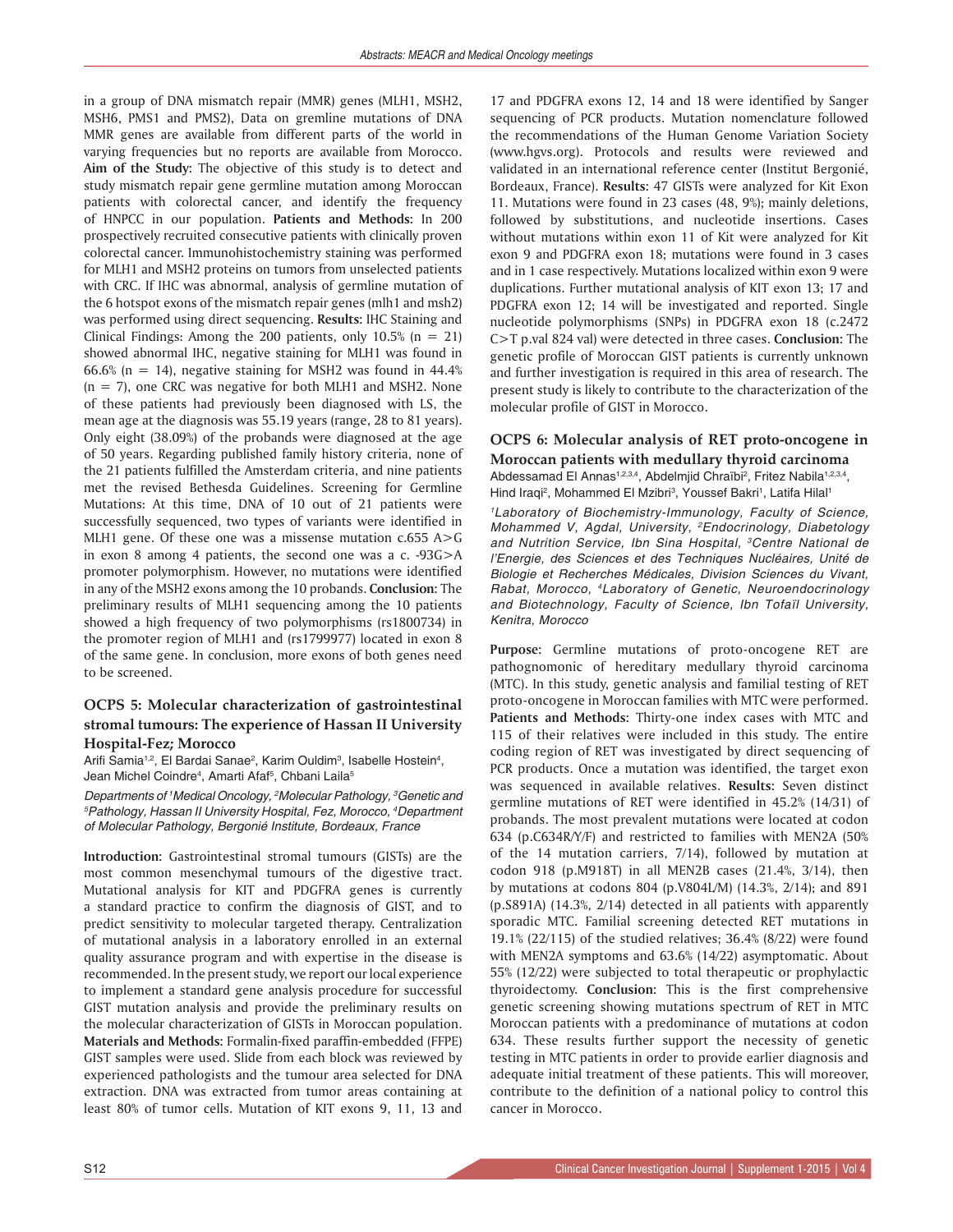#### **OCPS 7: Onco-viruses and human breast cancer** Ala-Eddin Al Moustafa

#### *Department of Oncology, McGill University, Montreal, Canada*

Breast cancer is the most common malignancy in women worldwide; and metastatic breast disease is a major cause of morbidity and mortality in cancer patients. Recent studies pointedout that certain onco-proteins of human viruses could convert non-invasive and non-metastatic human cancers to invasive and metastatic phenotype. On the other hand, it was estimated that 10–20% of human cancers, including probably breast cancer, are linked to virus infection especially onco-viruses. The most studied onco-viruses, in breast cancer, are mouse mammary tumour virus-like sequences (MMTV-LS), Epstein-Barr virus (EuBV) and high-risk papillomaviruses (HR-HPV). In this presentation, I will discuss the presence and the role of these viruses in human breast carcinogenesis; especially, I will focus on the presence of HR-HPV and EBV in breast cancer in the Middle-East area and the role of E6/ E7 and LMP1 onco-proteins of HR-HPV and EBV, respectively, which was largely explored by my group.

## **OCPS 8: Preclinical accelerated production of EBNA1 and LMP2-specific T-cells using gas-permeable rapid expansion cultureware for nasopharyngeal carcinoma adoptive immunotherapy**

Wafa Khaali<sup>1,2,3,4</sup>, Juliette Thariat<sup>1,5</sup>, Laurence Fantin<sup>1,2</sup>, Flavia Spirito<sup>1,2</sup>, Meriem Khyatti<sup>3</sup>, El Khalil Ben Driss<sup>4</sup>, Sylvain Olivero<sup>1,2</sup>, Janet Maryanski<sup>1,2</sup>, AlainDoglio<sup>1,2</sup>

<sup>1</sup> Centre Hospitalier Universitaire de Nice, Unité de Thérapie Cellulaire et *Génique, 2 Université Nice-Sophia Antipolis, UFR Médecine, Micoralis, 5 Département de Radiothérapie, Centre Antoine-Lacassagne, Nice, France, 3Institut Pasteur du Maroc, Laboratoire Onco-virologie, Casablanca, 4 Université Abdelmalek Essaâdi, Faculté des Sciences, Laboratoire Ecologie, Biodiversité et Environnement, Tétouan, Morocco. E-mail: wafa.khaali@gmail.com*

Nasopharyngeal carcinoma (NPC) is an Epstein-Barr virus (EBV) associated tumor arising from the epithelium lining the upper part of the pharynx behind the nasal cavities. However due to this anatomical position, surgical resection of the tumor is rather limited and, despite good clinical efficacy of radiotherapy to treat tumor early stages, conventional treatments of advanced forms of NPC are commonly limited by distant refractory metastasis. Adoptive T cell therapy has been established as an attractive non-toxic immunotherapy for treatment of EBV– associated tumors. In this study, we have validated a rapid in vitro expansion protocol developed to generate large amount of EBV-specific T cells (EBV-CTLs) against the EBNA1 and LMP2 EBV proteins, described as major EBV latency II antigens in EBVinfected NPC cells. EBV-CTLs were generated from peripheral blood mononuclear cells (PBMCs) collected from NPC patients. PBMCs were stimulated with overlapping EBNA1 and LMP2 peptides and CTL amplification was rapidly achieved (16 days) using gas permeable culture devices (G-Rex). Interleukin-4 (IL4) and IL7 combination was shown to give the greatest overall expansion of specific EBV-CTLs, which interestingly were devoid of FoxP3+ regulatory T-cells. Our data suggest a simple and rapid method for a high-quality ex-vivo expansion of latency II EBV specific T-cells for the purpose of adoptive immunotherapy of NPC-refractory NPCs.

**Key words:** Adoptive T-cell therapy, G-Rex, latency II Epstein-Barr virus antigens nasopharyngeal carcinoma, T-reg

### **OCPS 9: Bioinformatics tools for detection of CXCR4 mutation and relationship to EGFR gene**

Abdessamad Amin, Ait Ssi Essaadia, Abdelmalek Hakmaoui<sup>1</sup>, Mohammad Salah El-Nagger<sup>2</sup>, Ahmed El-Tobgy<sup>2</sup>, Amro S. Hanora<sup>3</sup>, Abdullah I. El-Falouji4

*Hassan II University, Faculty of Science and Techniques Mohammedia, Morocco, CHU Med VI, Marrakech, Morocco, 1 Faculty of Science, Suez Canal University, 2Faculty of Medicine, Suez Canal University, 3 Faculty of Pharmacy, Suez Canal University, 4Biotechnology Research Centre, Suez Canal University, 41522 Ismailia, Egypt. E-mail: amine.abdessamad@yahoo.fr*

CXCR4 is one of several chemokine receptors that HIV can use to infect CD4+ T-cells. While CXCR4's expression is low or absent in many healthy tissues, it was demonstrated to be expressed in over 23 types of cancer, including breast cancer, ovarian cancer, melanoma, and prostate cancer. Expression of this receptor in cancer cells has been linked to metastasis to tissues containing a high concentration of CXCL12, such as lungs, liver and bone marrow. In each cancer, there is a collection of somatic mutations, some of which create, control and/or direct the cancer phenotype. There are several statistical methods to identify the somatic mutations that are likely to be contributing to cancer pathogenesis. One way to determine which somatic mutations are probably driver mutations is by using bioinformatics tools that find genes that are somatically mutated more often than would be expected by chance or those that have a higher mutation rate than the background mutation rate in a cohort. In this study, different bioinformatics tools have been used to detect possible mutation sites on CXCR4 gene expressed in different cancer cells which could affect the binding of the antagonist to CXCR-4 receptors. Our research results revealed 913 variant locations depending on updated Ensemble database (2014), 2 of 10 variant coding sequence locations have been selected to design the new primers. After that, BLAST (Basic Local Alignment Search Tool) have been used to compare individual DNA sequences associated with cancer to reference sequences that are known to be free of CXCR4 mutations, in order to investigate its relationship with the EGFR gene.

**Key words:** Bioinformatics, cancer, CXCR4, mutations, sequencer

### **OCPS 10: Thymoquinone nanoparticle formulations enhance its anticancer potential**

Isabelle Fakhoury, Walid Saad<sup>1</sup>, Kamal Bou Hadir<sup>2</sup>, Regine Schneider-Stock<sup>3</sup>, Hala Muhtasib

*Departments of Biology, 1Chemical Engineering and 2Chemistry, American University of Beirut, Lebanon, 3Experimental Tumor Pathology, Institute for Pathology, University Erlangen-Nuremberg, Germany. E-mail: amro@aub.edu.lb*

Thymoquinone (TQ) is a natural product with promising anticancer activity, but its development is hindered by its limited bioavailability. Drug encapsulation has been often used to overcome low drug solubility, bioavailability as well as non specific targeting. For this project, we aimed at synthesizing different TQ nanoparticles (TQ-NPs) using "flash nanoprecipitation", characterize them and test their anticancer potential in vitro in a panel of cells that range from normal to less aggressive cancers and highly aggressive and invasive cancer cell lines. We were successful at formulating four different stable TQ-NPs formulations that had an average diameter size between 45 and 130 nm. All TQ-NPs had also high entrapment efficiency and loading content that ranged between 72–83% and